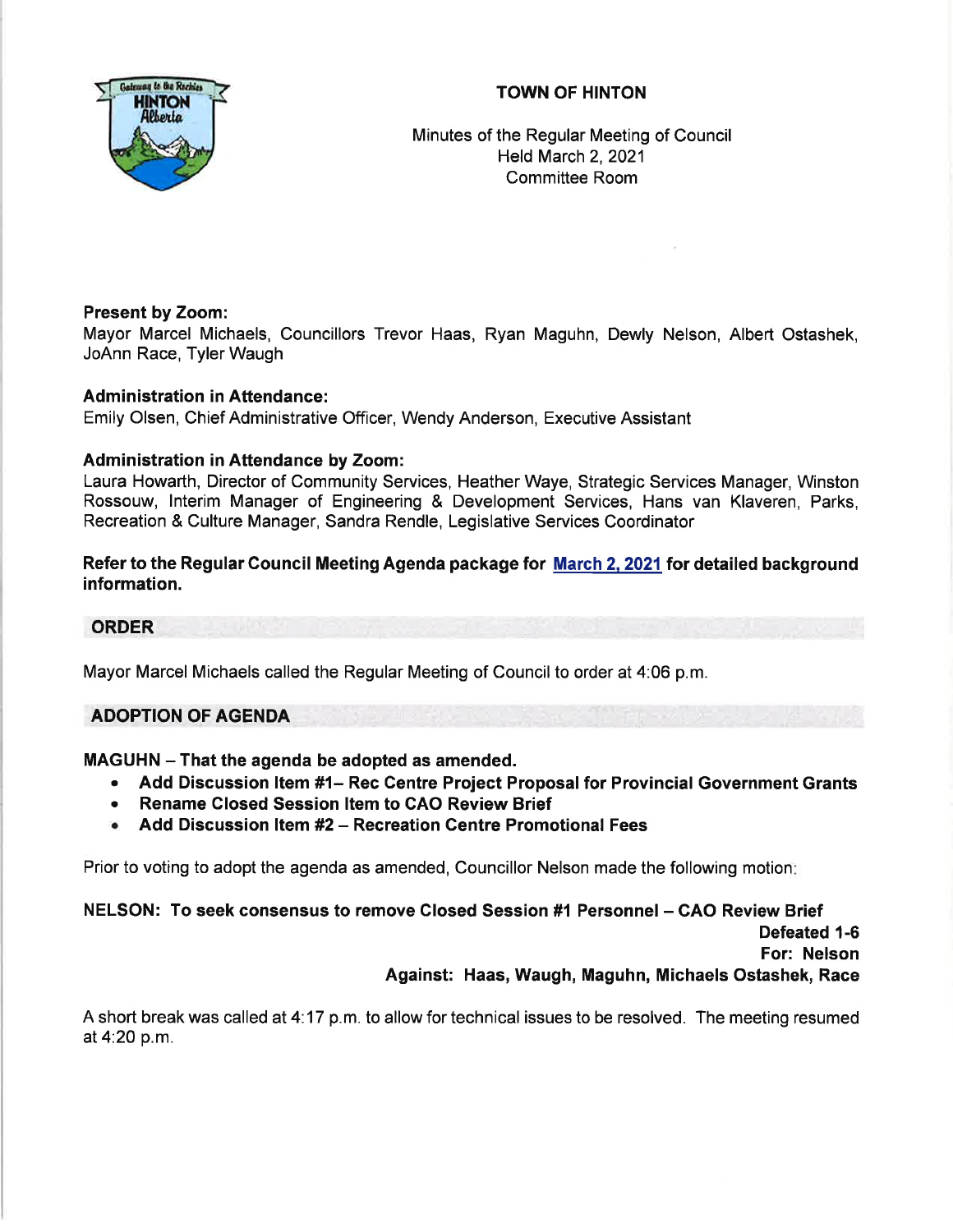Town of Hinton Regular Meeting of Council Minutes- March 2, 2021 Page l2

MAGUHN - That the agenda be adopted as amended.

- Add Discussion Item #1- Rec Centre Project Proposal for Provincial Government Grants
- Rename Closed Session Item to CAO Review Brief
- Add Discussion Item #2 Recreation Centre Promotional Fees

Carried 6-1

For: Haas, Waugh, Maguhn, Michaels, Nelson, Race Against: Ostashek

### COUNCIL MINUTES FOR ADOPTION

- Regular Meeting of Council Minutes February 2, 2021  $1<sub>x</sub>$
- Standing Committee of Council Minutes February 9, 2021  $2<sup>2</sup>$
- Special Meeting of Council Minutes February 9, 2021  $3_{-}$
- Standing Committee of Council Minutes February 16, 2021  $4 -$

RACE - That Council approve the Regular Meeting of Council Minutes - February 2, 2021, Standing Committee of Council Minutes - February 9, 2021 and the Standing Committee of Gouncil Minutes - February 16,2021 as presented and the February 9,2021- Special Meeting of Gouncil Minutes as amended.

Carried Unanimously

## CITIZENS MINUTE W|TH COUNCIL

No citizens wished to speak with Council

# ACTION ITEMS

1. Temporarv Mandatorv Mask and Face Coverinqs Bvlaw Review

CAO Olsen provided an update to Council.

2. Hinton Youth Advisory Council - Appointment

NELSON - That Gouncil accept the Hinton Youth Advisory Gouncil Appointment report for information.

Carried Unanimously

3. Securinq the Land for an All Wheel Park

HAAS - That Gouncil secure the land at Erith Park for the purposes of advancing the All Wheel Park Project Proposal and that Council direct Administration to provide a letter to the HWPA for inclusion in grant submissions and the fundraising marketing plan.

Nelson - Moved to split the motion.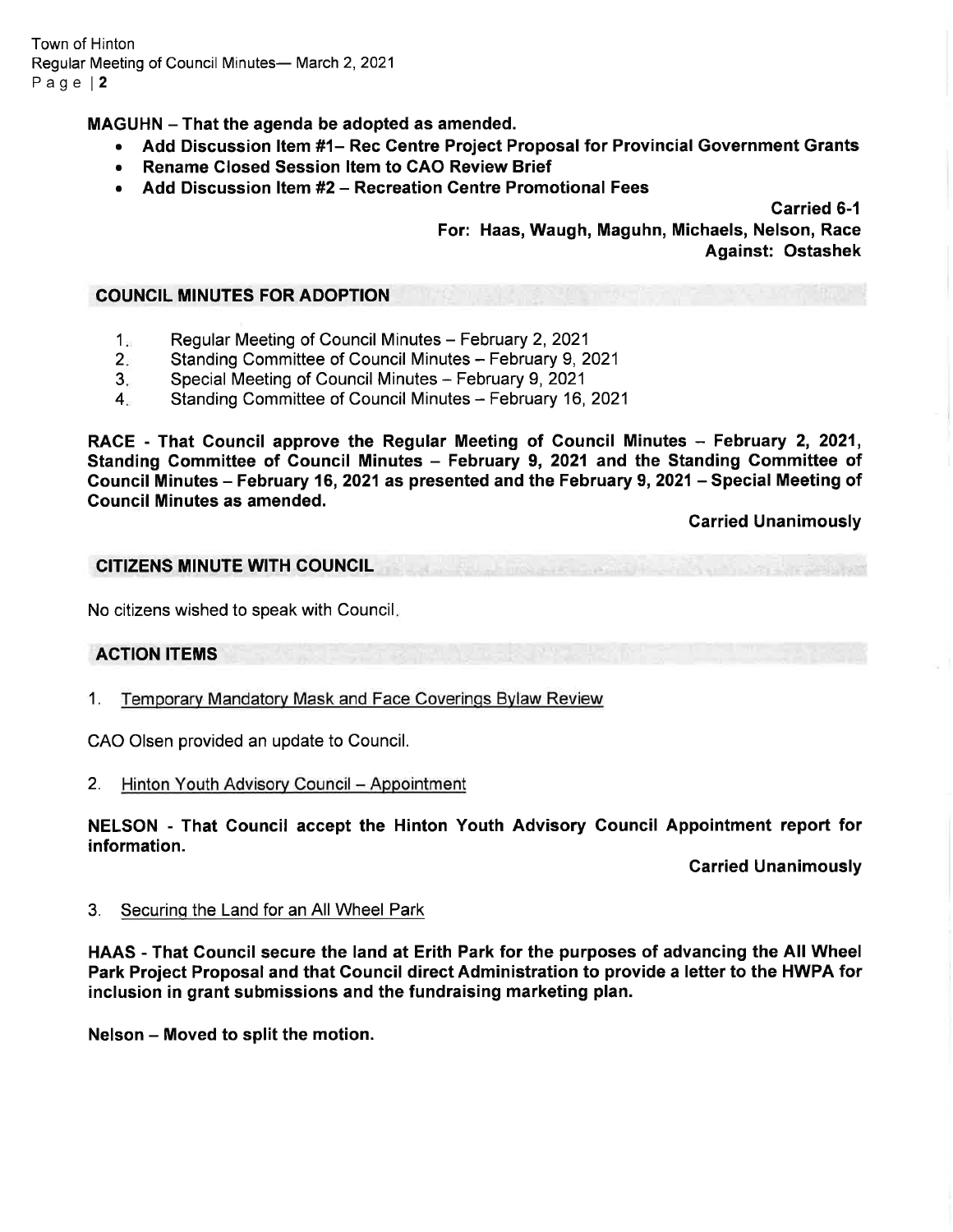Town of Hinton Regular Meeting of Council Minutes- March 2, 2021 Page | 3

> NELSON - Amendment to the first motion to include: whereas the securement for the all wheel park project expires after 48 months if the project has not been advanced.

> > 6-1

For: Haas, Waugh, Maguhn, Michaels, Ostashek, Nelson Against Race

S. Rendle joined the meeting at 4:50 p.m

HAAS - That Council secure the land at Erith Park for the purposes of advancing the All Wheel Park Project Proposal whereas the securement for the all wheel park project expires after 48 months if the project has not been advanced.

Carried Unanimously

HAAS - That Council direct Administration to provide a letter to the HWPA for inclusion in grant submissions and the fundraising marketing plan.

Garried Unanimously

4. Annual Reporting and Budget Schedule Update

MAGUHN - That Council approve the 2021 Annual Reporting and Budget Schedule as presented.

Nelson - Motion to postpone until at which point a service level training session can be included. Defeated 1-6 For: Nelson

Against: Haas, Waugh, Maguhn, Michaels, Ostashek, Race

MAGUHN - That Gouncil approve the 2021Annual Reporting and Budget Schedule as presented. Garried 6-1 For: Haas, Waugh, Maguhn, Michaels, Ostashek, Race Against: Nelson

NELSON - That a service level training and review activity be added to Annual Reporting and Budget Schedule to occur no later than June 30,2021.

Garried Unanimously

MAGUHN 'That Council direct Administration to prepare a report detailing recommendations on Options 2 and 3 in preparation for a future Town Hall and other organizational engagement events before end of Quarter 2, 2021.

**Carried Unanimously** 

5. Council Meeting Schedule Changes

HAAS - That Council schedule a Regular Council Meeting for March 23, 2021 starting at 4:00 p.m. Carried Unanimously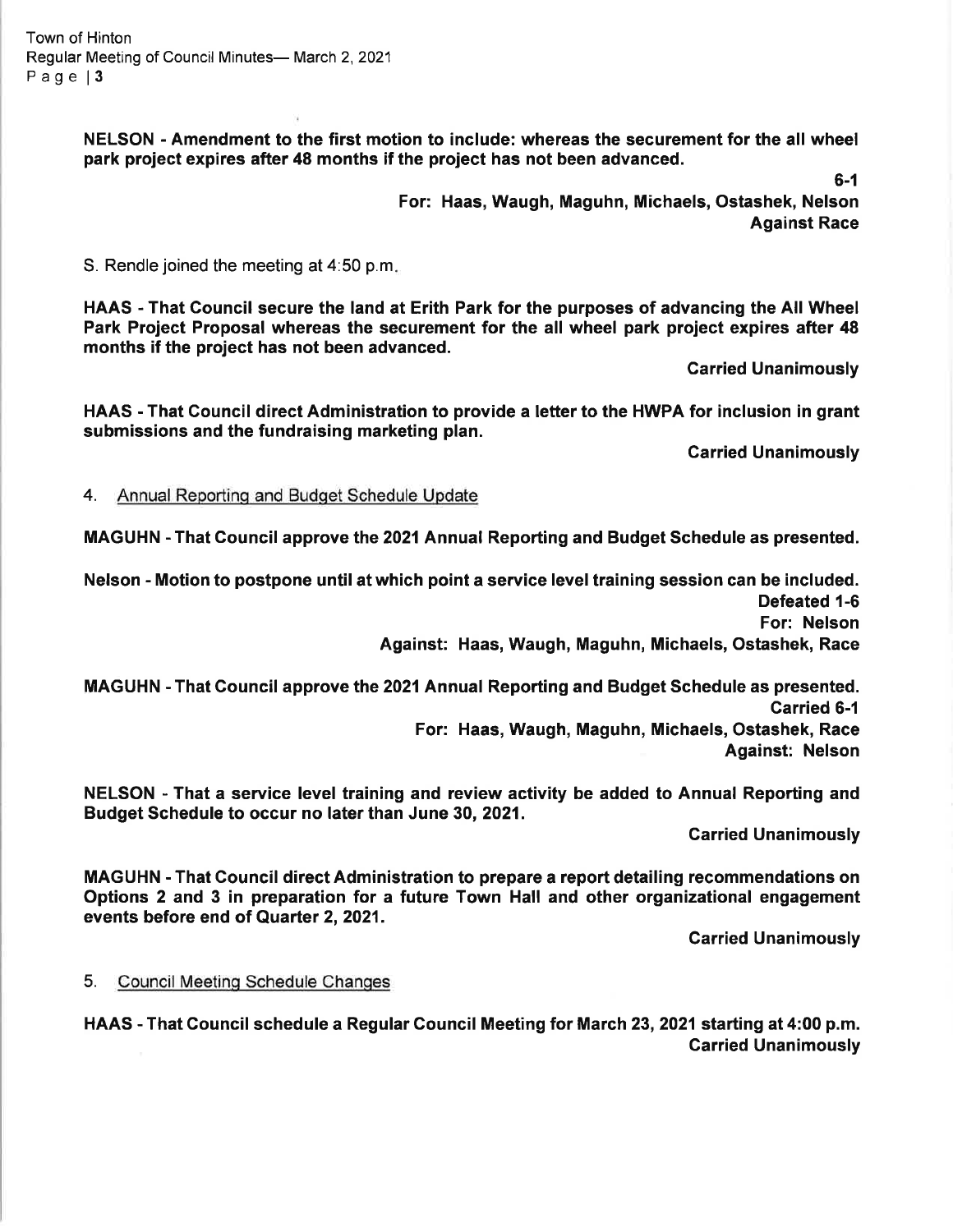Town of Hinton Regular Meeting of Council Minutes- March 2, 2021 Page l4

> MAGUHN - That Council reschedule the 2021 Organizational Meeting from October 19,2021 to October 26,2021.

> > Carried Unanimously

## RACE - That Council cancel the October 19, 2021 Standing Gommittee Meeting.

Carried Unanimously

H. Waye left the meeting at 5:14 p.m.

## DISCUSSION ITEMS

A short break was called at 5:19 p.m. and the meeting resumed at 5:26 p.m

1. Recreation Centre Proiect Proposal for Provincial Government Grants

H. van Klaveren joined the meeting at 5:28 p.m

MAGUHN - That Council Direct Administration to bring a grant readiness report concerning the Recreation Centre back to Council no later than the end of April 2021.

NELSON: - Move to table until after Urgent Matters of Gouncil.

Carried 6-1 For: Haas, Waugh, Maguhn, Ostashek, Nelson, Race Against: Michaels

### 2. Recreation Centre Promotional Fees

Mayor Michaels handed Chair to Deputy Mayor Ostashek at 6:14 p.m

MICHAELS - That Council direct Administration to reduce the promotional program fee rates of \$20 for non-member / \$10 for member rate per half hour by 50% until the end of March 2021 and recoup lost revenues from the MOST budget.

NELSON - Amend to end of day April 6, 2021.

Garried Unanimously

MICHAELS - That Council direct Administration to reduce the promotional program fee rates of \$20 for non-member / \$10 for member rate per half hour by 50% until the end of day April 6, 2021 and recoup lost revenues from the MOST budget.

Carried Unanimously

Mayor Michaels assumed chair at 6:55 p.m

### INFORMATION ITEMS

3. Council lnformation Packages #1 and#2for March 2,2021

NELSON - That Gouncil accept lnformation Packages #1 and #2for March 2,2021 as information. Garried Unanimously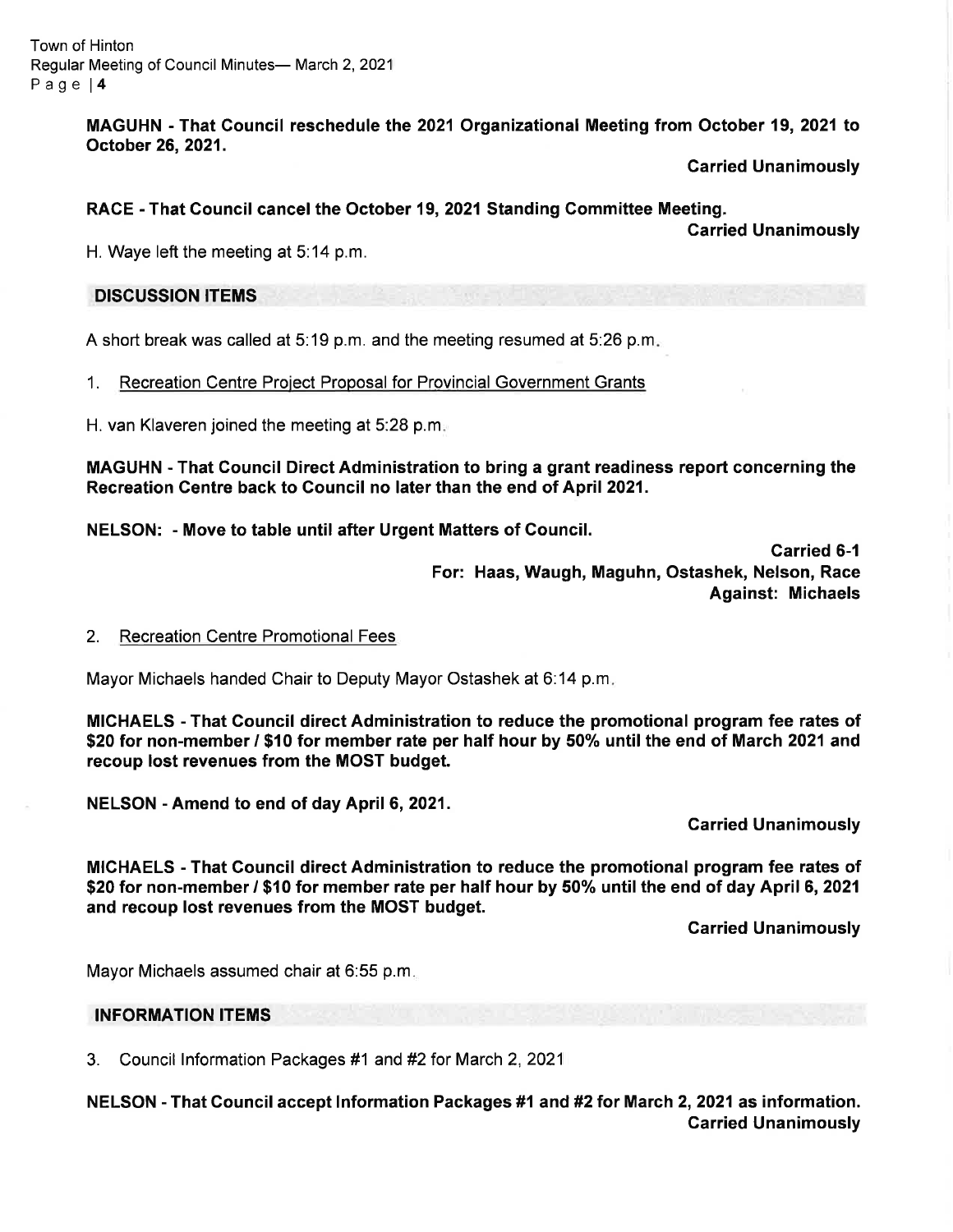## REPORTS FROM MAYOR, COUNCIL, CHIEF ADMINISTRATIVE OFFICER

1. Council Updates (Training, Conferences, Committees, Community Events) and Urgent Matters

Councillors reported on the various committees, meetings, and activities they attended since the last Regular Council meeting and what they plan on attending in the coming weeks as well as any urgent matters.

NELSON - That a workshop with Gouncil be scheduled before the end of March 2021 and <sup>a</sup> request for decision be brought to Council prior to the end of April 2021, with the intention of having a shovel-ready Recreation Gentre project prior to the end of 2021.

> Defeated 2-5 For: Maguhn, Nelson Against: Haas, Waugh, Michaels, Ostashek, Race

HAAS - That the following motion be raised from the table:

MAGUHN - That Council Direct Administration to bring a grant readiness report concerning the Recreation Centre back to Council no later than the end of April 2021. Garried Unanimously

MAGUHN - That Gouncil Direct Administration to bring a grant readiness report concerning the Recreation Centre back to Council no later than the end of April 2021.

Carried Unanimously

2. Chief Administrative Officer Report and Status Report

Emily Olsen, Chief Administrative Officer, provided an update on administrative matters and provided a status report.

3. Administrative lnquiries

There were no Administrative lnquires

### NOTICES OF MOTION

There were no Notices of Motion

HAAS – To extend the meeting beyond four hours.

Defeated 2-5 For: Haas, Race Against: Waugh, Maguhn, Michaels, Ostashek, Nelson

MAGUHN - That the Glosed Session Personnel ltem (Section 24 of FOIP) be moved to the next Standing Committee Meeting of Council.

> Garried 6-1 For: Haas, Waugh, Maguhn, Michaels, Ostashek, Nelson Against: Race